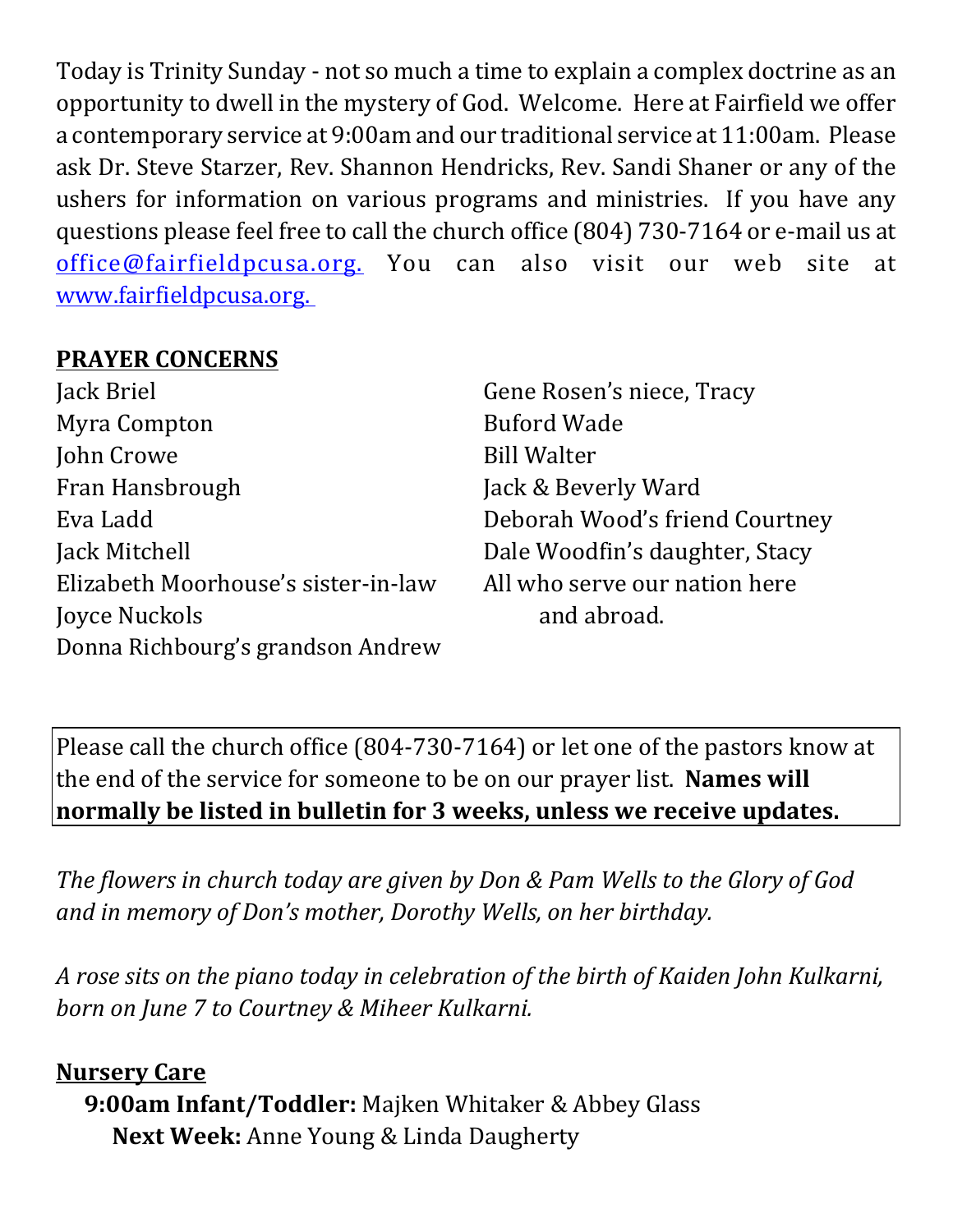*The nursery is available for children up to 3 years of age and Sunday School for ages 4 through 5th grade is available in Room #21 (Vine Art Room).*

**We welcome the family & friends** of Justin & Katelyn Weis today as their son, Austin Charles Weis, born on June 10, 2021 receives the Sacrament of Baptism at the 9:00am service.

**Today we recoginze our High School Seniors at the 9:00am service.** They are: Henry Atkinson, Taylor Hale, Heather Lowery, McKenzie Marker, Hannah Reasor, and Victoria Tanner.

**Bingo & Pizza today after the 11am service!** The Deacons invite everyone to join together in the Heritage Hall to play Bingo and eat pizza!

**Our Mission Fund Drive** officially ended last week. If you have not yet had a chance to make a donation, the opportunity is still there. Make sure to mark your check or envelope "Missions" so the money will be allocated toward the drive. Thank you for your generosity.

Our church will host the **American Red Cross for a blood drive** on Tuesday, **June 21 from 1‐6pm** in the Heritage Hall. All donors will receive an e-gift card to the merchant of their choice as a thank-you for donating blood. For an appointment, please visit redcrossblood.org or call 1-800-RED CROSS.

**The Deacons** need some folks to help water and weed our garden as needed. Pat Daugherty and his family donated and planted some tomatoes, peppers, onions, squash, cucumbers, and beans. They also put a fence around the area to keep the critters out. There is a water hose/pump near the garden. When the plants are ready to be harvested, feel free to take some and share God's bounty with a neighbor or someone in need. There is also another small area where someone can plant more veggies and fruits if they wish. Thank you to all who have already helped with this special garden! Hopefully we can keep it going!